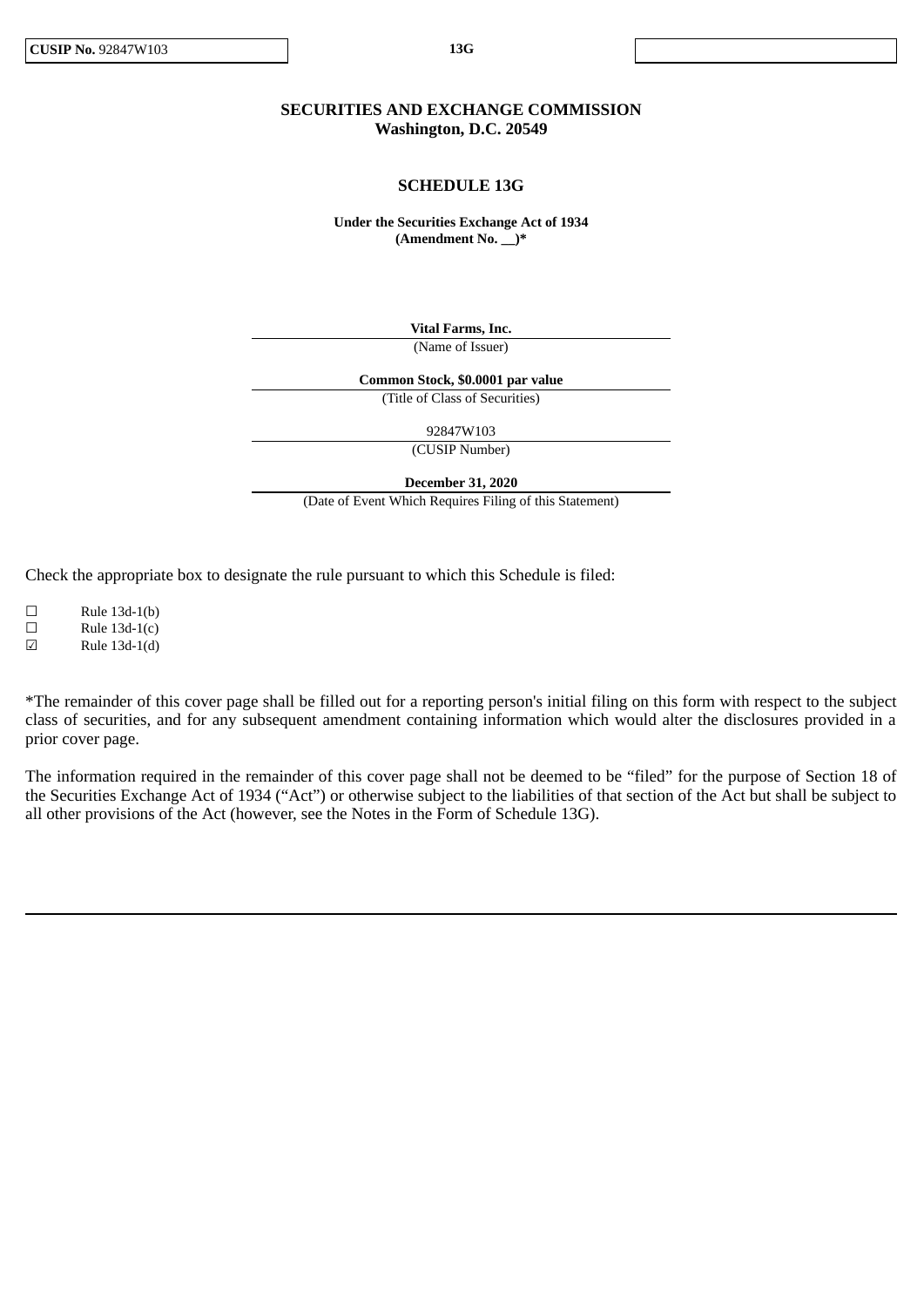**CUSIP No.** 92847W103 **13G**

 $\overline{\phantom{a}}$ 

| 1              | <b>NAME OF REPORTING PERSON</b><br>IRS IDENTIFICATION NO. OF ABOVE PERSON (ENTITIES ONLY)<br>SJF Ventures III, L.P. ("SJF III") |                |                                                              |  |  |  |
|----------------|---------------------------------------------------------------------------------------------------------------------------------|----------------|--------------------------------------------------------------|--|--|--|
|                |                                                                                                                                 |                |                                                              |  |  |  |
| 2              | <b>CHECK THE APPROPRIATE BOX IF A MEMBER OF A GROUP*</b><br>(a) $\Box$                                                          |                |                                                              |  |  |  |
| 3              | $(b)$ $\Box$<br><b>SEC USE ONLY</b>                                                                                             |                |                                                              |  |  |  |
| $\overline{4}$ | <b>CITIZENSHIP OR PLACE OF ORGANIZATION</b><br>Delaware                                                                         |                |                                                              |  |  |  |
|                |                                                                                                                                 | 5              | <b>SOLE VOTING POWER</b><br>0                                |  |  |  |
|                | <b>NUMBER OF</b><br><b>SHARES</b><br><b>BENEFICIALLY</b>                                                                        | 6              | <b>SHARED VOTING POWER</b><br>1,829,520                      |  |  |  |
|                | <b>OWNED BY EACH</b><br><b>REPORTING</b><br><b>PERSON WITH</b>                                                                  | $\overline{7}$ | <b>SOLE DISPOSITIVE POWER</b>                                |  |  |  |
|                |                                                                                                                                 | 8              | <b>SHARED DISPOSITIVE POWER</b><br>1,829,520                 |  |  |  |
| 9              | 1,829,520                                                                                                                       |                | AGGREGATE AMOUNT BENEFICIALLY OWNED BY EACH REPORTING PERSON |  |  |  |
| 10             | CHECK BOX IF THE AGGREGATE AMOUNT IN ROW (9) EXCLUDES CERTAIN SHARES*<br>$\Box$                                                 |                |                                                              |  |  |  |
| 11             | PERCENT OF CLASS REPRESENTED BY AMOUNT IN ROW (9)<br>4.6%                                                                       |                |                                                              |  |  |  |
| 12             |                                                                                                                                 |                | TYPE OF REPORTING PERSON*                                    |  |  |  |
|                | PN                                                                                                                              |                |                                                              |  |  |  |
|                |                                                                                                                                 |                |                                                              |  |  |  |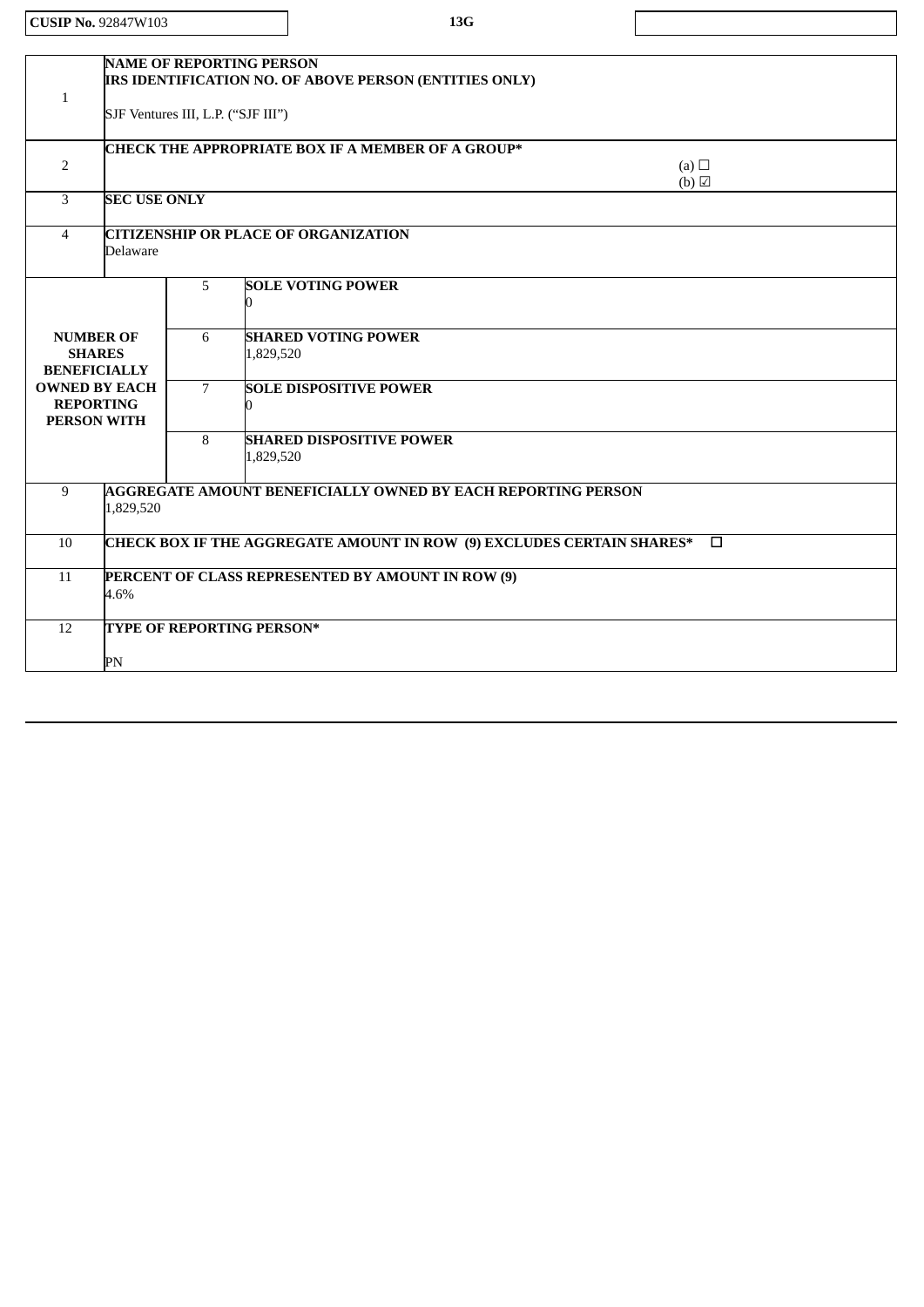| <b>CUSIP No. 92847W103</b>                                                              |                                                                                 |                           |         | 13G                                                    |                            |
|-----------------------------------------------------------------------------------------|---------------------------------------------------------------------------------|---------------------------|---------|--------------------------------------------------------|----------------------------|
|                                                                                         |                                                                                 |                           |         |                                                        |                            |
| <b>NAME OF REPORTING PERSON</b><br>$\mathbf{1}$<br>SJF Ventures IIIA, L.P. ("SJF IIIA") |                                                                                 |                           |         | IRS IDENTIFICATION NO. OF ABOVE PERSON (ENTITIES ONLY) |                            |
|                                                                                         |                                                                                 |                           |         |                                                        |                            |
|                                                                                         |                                                                                 |                           |         | CHECK THE APPROPRIATE BOX IF A MEMBER OF A GROUP*      |                            |
| 2                                                                                       |                                                                                 |                           |         |                                                        | (a) $\Box$<br>$(b)$ $\Box$ |
| 3                                                                                       | <b>SEC USE ONLY</b>                                                             |                           |         |                                                        |                            |
| $\overline{4}$                                                                          | <b>CITIZENSHIP OR PLACE OF ORGANIZATION</b><br><b>Delaware</b>                  |                           |         |                                                        |                            |
|                                                                                         |                                                                                 | 5                         | U       | <b>SOLE VOTING POWER</b>                               |                            |
|                                                                                         | <b>NUMBER OF</b><br><b>SHARES</b><br><b>BENEFICIALLY</b>                        | 6                         | 271,210 | <b>SHARED VOTING POWER</b>                             |                            |
|                                                                                         | <b>OWNED BY EACH</b><br><b>REPORTING</b><br><b>PERSON WITH</b>                  | $\overline{7}$            | 0       | <b>SOLE DISPOSITIVE POWER</b>                          |                            |
|                                                                                         |                                                                                 |                           | 271,210 | <b>SHARED DISPOSITIVE POWER</b>                        |                            |
| $\overline{9}$                                                                          | <b>AGGREGATE AMOUNT BENEFICIALLY OWNED BY EACH REPORTING PERSON</b><br>271,210  |                           |         |                                                        |                            |
| 10                                                                                      | CHECK BOX IF THE AGGREGATE AMOUNT IN ROW (9) EXCLUDES CERTAIN SHARES*<br>$\Box$ |                           |         |                                                        |                            |
| 11                                                                                      | PERCENT OF CLASS REPRESENTED BY AMOUNT IN ROW (9)<br>0.7%                       |                           |         |                                                        |                            |
| 12                                                                                      |                                                                                 | TYPE OF REPORTING PERSON* |         |                                                        |                            |
|                                                                                         | PN                                                                              |                           |         |                                                        |                            |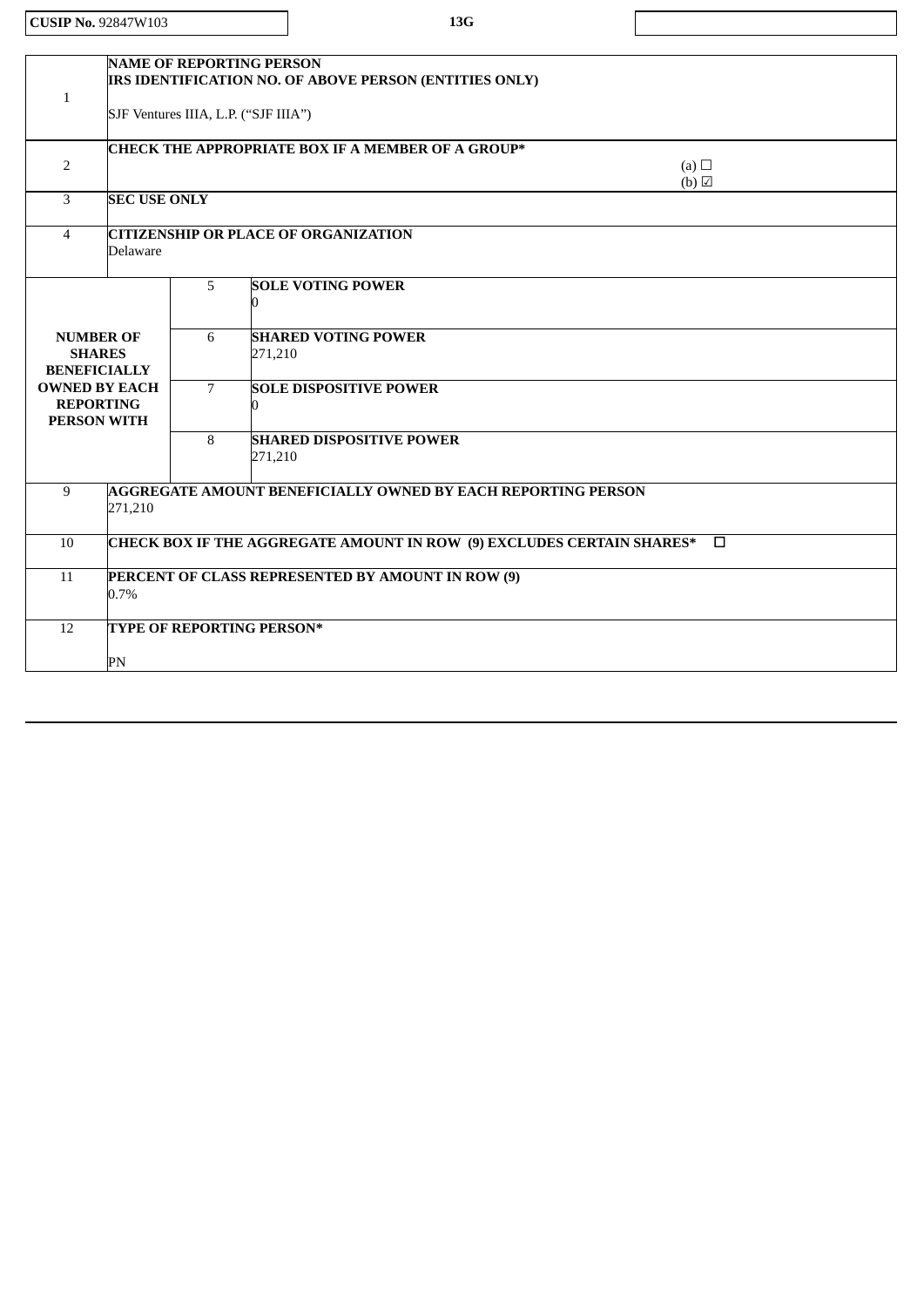| <b>CUSIP No. 92847W103</b> | 13G |
|----------------------------|-----|
|----------------------------|-----|

 $\overline{1}$ 

| $\mathbf{1}$   | <b>NAME OF REPORTING PERSON</b><br>IRS IDENTIFICATION NO. OF ABOVE PERSON (ENTITIES ONLY)<br>SJF GP III, LLC ("SJF GP") |   |                                            |  |  |
|----------------|-------------------------------------------------------------------------------------------------------------------------|---|--------------------------------------------|--|--|
| 2              | <b>CHECK THE APPROPRIATE BOX IF A MEMBER OF A GROUP*</b><br>(a) $\Box$<br>$(b)$ $\Box$                                  |   |                                            |  |  |
| 3              | <b>SEC USE ONLY</b>                                                                                                     |   |                                            |  |  |
| $\overline{4}$ | <b>CITIZENSHIP OR PLACE OF ORGANIZATION</b><br><b>Delaware</b>                                                          |   |                                            |  |  |
|                |                                                                                                                         | 5 | <b>SOLE VOTING POWER</b><br>1,829,520      |  |  |
|                | <b>NUMBER OF</b><br><b>SHARES</b><br><b>BENEFICIALLY</b>                                                                | 6 | <b>SHARED VOTING POWER</b>                 |  |  |
|                | <b>OWNED BY EACH</b><br><b>REPORTING</b><br><b>PERSON WITH</b>                                                          |   | <b>SOLE DISPOSITIVE POWER</b><br>1,829,520 |  |  |
|                |                                                                                                                         | 8 | <b>SHARED DISPOSITIVE POWER</b>            |  |  |
| 9              | <b>AGGREGATE AMOUNT BENEFICIALLY OWNED BY EACH REPORTING PERSON</b><br>1,829,520                                        |   |                                            |  |  |
| 10             | CHECK BOX IF THE AGGREGATE AMOUNT IN ROW (9) EXCLUDES CERTAIN SHARES*<br>$\Box$                                         |   |                                            |  |  |
| 11             | PERCENT OF CLASS REPRESENTED BY AMOUNT IN ROW (9)<br>4.6%                                                               |   |                                            |  |  |
| 12             | TYPE OF REPORTING PERSON*                                                                                               |   |                                            |  |  |
|                | OO (Limited Liability Company)                                                                                          |   |                                            |  |  |
|                |                                                                                                                         |   |                                            |  |  |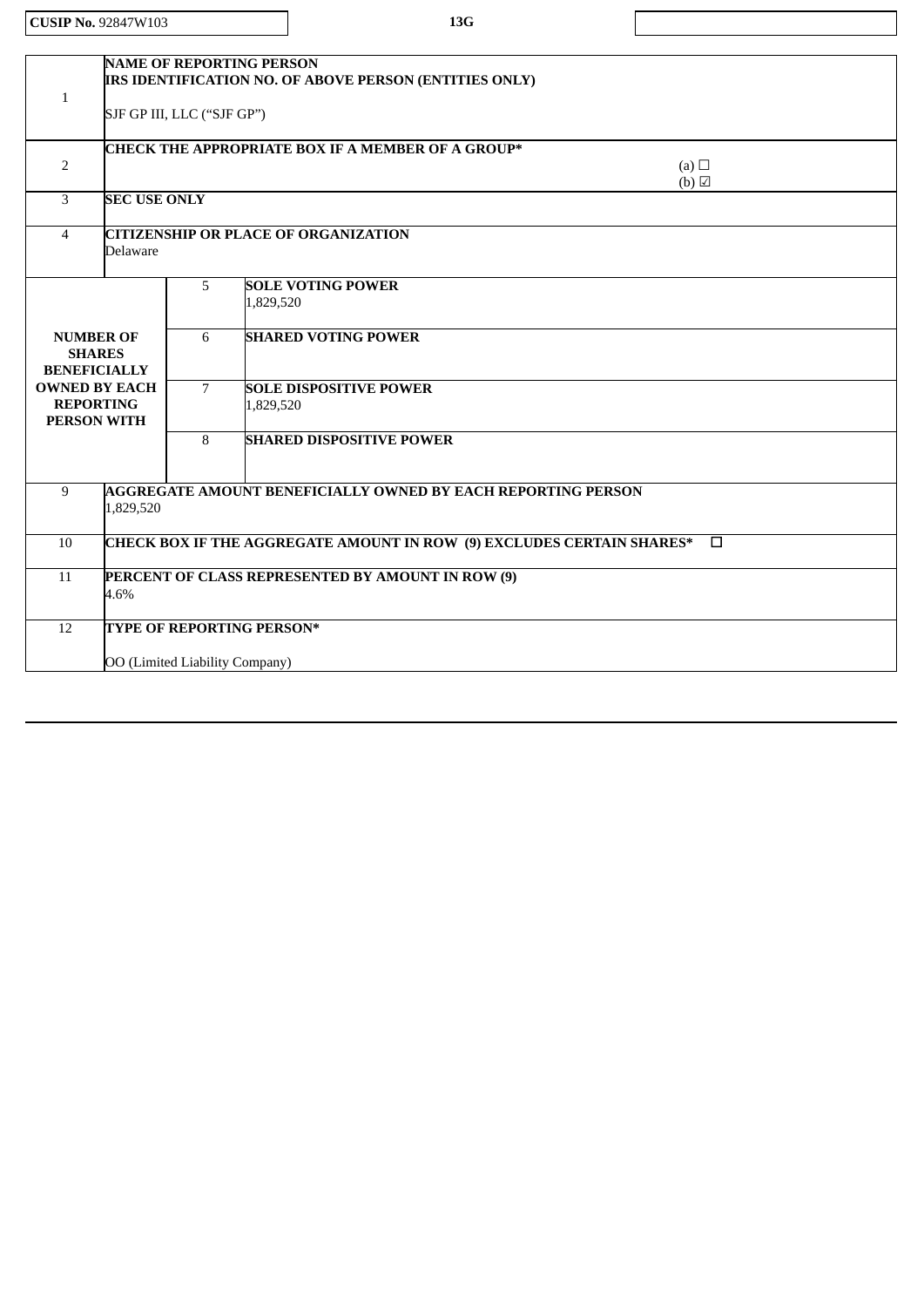| <b>CUSIP No. 92847W103</b>                                                       |                                                                                                                           |                          |         | 13G                                                                                     |  |
|----------------------------------------------------------------------------------|---------------------------------------------------------------------------------------------------------------------------|--------------------------|---------|-----------------------------------------------------------------------------------------|--|
|                                                                                  |                                                                                                                           |                          |         |                                                                                         |  |
| 1                                                                                | <b>NAME OF REPORTING PERSON</b><br>IRS IDENTIFICATION NO. OF ABOVE PERSON (ENTITIES ONLY)<br>SJF GP IIIA, LLC ("SJF GPA") |                          |         |                                                                                         |  |
| $\overline{2}$                                                                   | CHECK THE APPROPRIATE BOX IF A MEMBER OF A GROUP*<br>(a) $\Box$<br>(b)                                                    |                          |         |                                                                                         |  |
| 3                                                                                | <b>SEC USE ONLY</b>                                                                                                       |                          |         |                                                                                         |  |
| $\overline{4}$                                                                   | <b>CITIZENSHIP OR PLACE OF ORGANIZATION</b><br><b>Delaware</b>                                                            |                          |         |                                                                                         |  |
| <b>NUMBER OF</b><br><b>SHARES</b><br><b>BENEFICIALLY</b><br><b>OWNED BY EACH</b> |                                                                                                                           | 5<br>6<br>$\overline{7}$ | 271,210 | <b>SOLE VOTING POWER</b><br><b>SHARED VOTING POWER</b><br><b>SOLE DISPOSITIVE POWER</b> |  |
| <b>REPORTING</b><br><b>PERSON WITH</b>                                           |                                                                                                                           | 8                        | 271,210 | <b>SHARED DISPOSITIVE POWER</b>                                                         |  |
| $\overline{9}$                                                                   | 271,210                                                                                                                   |                          |         | <b>AGGREGATE AMOUNT BENEFICIALLY OWNED BY EACH REPORTING PERSON</b>                     |  |
| 10                                                                               | CHECK BOX IF THE AGGREGATE AMOUNT IN ROW (9) EXCLUDES CERTAIN SHARES*<br>$\Box$                                           |                          |         |                                                                                         |  |
| 11                                                                               | PERCENT OF CLASS REPRESENTED BY AMOUNT IN ROW (9)<br>0.7%                                                                 |                          |         |                                                                                         |  |
| 12                                                                               | TYPE OF REPORTING PERSON*<br>OO (Limited Liability Company)                                                               |                          |         |                                                                                         |  |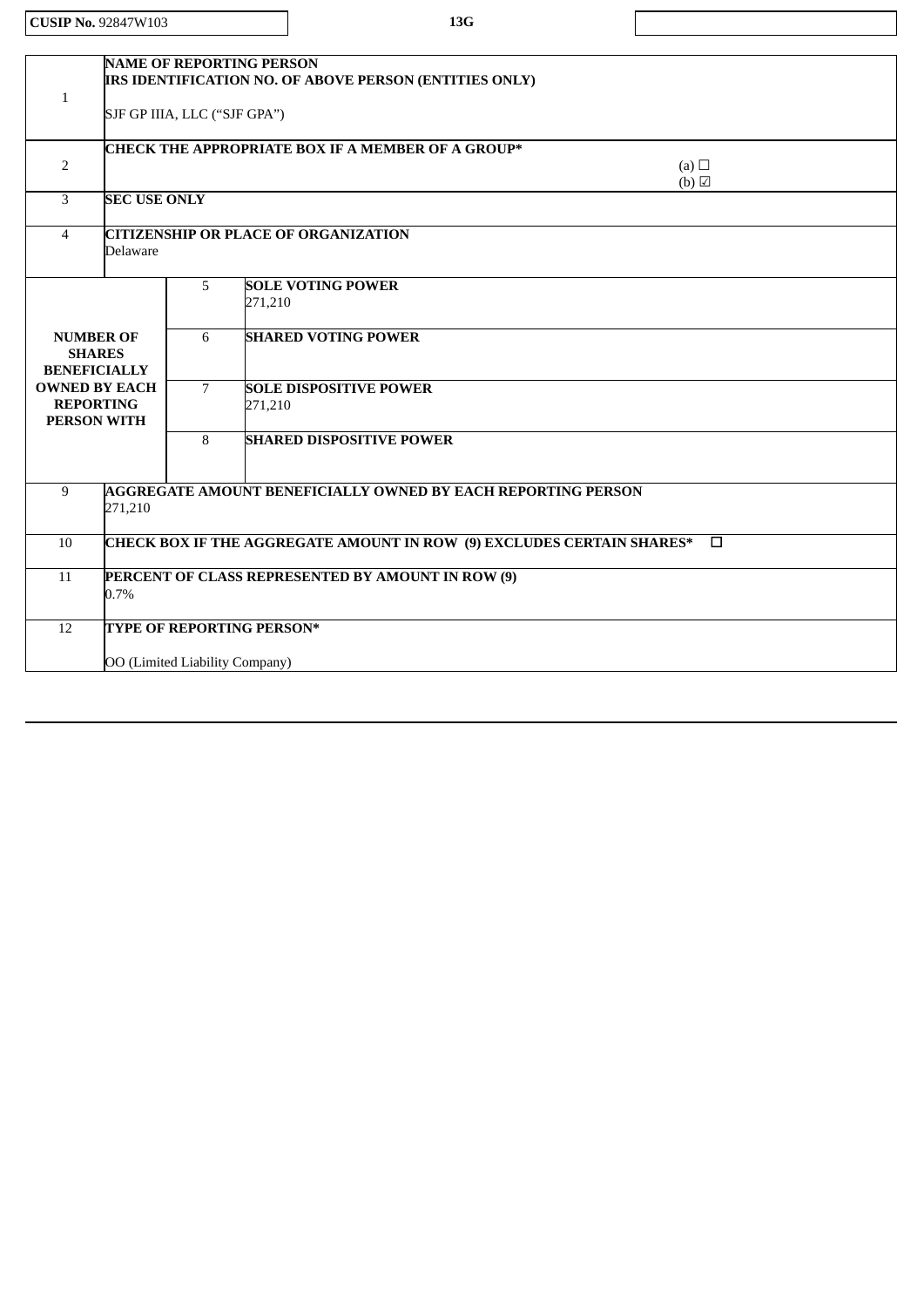# **CUSIP No.** 92847W103 **13G**

**Item 1(a) Name of Issuer:** Vital Farms, Inc. **Item 1(b) Address of Issuer's Principal Executive Offices:** 3601 South Congress Avenue, Suite C100, Austin, Texas 78704 **Item 2(a) Name of Person Filing:** SJF Ventures III, L.P. SJF Ventures IIIA, L.P. SJF GP III, LLC SJF GP IIIA, LLC **Item 2(b) Address of Principal Business Office or, if None, Residence:** 200 N. Mangum Street, Suite 203 Durham, North Carolina 27791 **Item 2(c) Citizenship:** Delaware **Item 2(d) Title of Class of Securities:** Common Stock, \$0.0001 par value **Item 2(e) CUSIP Number:** 2847W103 Item 3. If this Statement is filed Pursuant to Rule 13d-1(b), or 13d-2(b) or (c), check whether the person filing is (a)  $\Box$  Broker or dealer registered under Section 15 of the Exchange Act; (b)  $\Box$  Bank as defined in Section 3(a) (6) of the Exchange Act; (c)  $\Box$  Insurance company as defined in Section 3(a) (19) of the Exchange Act; (d)  $\Box$  Investment company registered under Section 8 of the Investment Company Act; (e)  $\Box$  An investment adviser in accordance with Rule 13d-1(b) (1) (ii) (E); (f)  $\Box$  An employee benefit plan or endowment fund in accordance with Rule 13d-1(b) (1) (ii) (F); (g)  $\Box$  A parent holding company or control person in accordance with Rule 13d-1(b) (1) (ii) (G); (h)  $\Box$  A savings association as defined in Section 3(b) of the Federal Deposit Insurance Act; (i)  $□$  A church plan that is excluded from the definition of an investment company under Section 3(c) (14) of the Investment Company Act;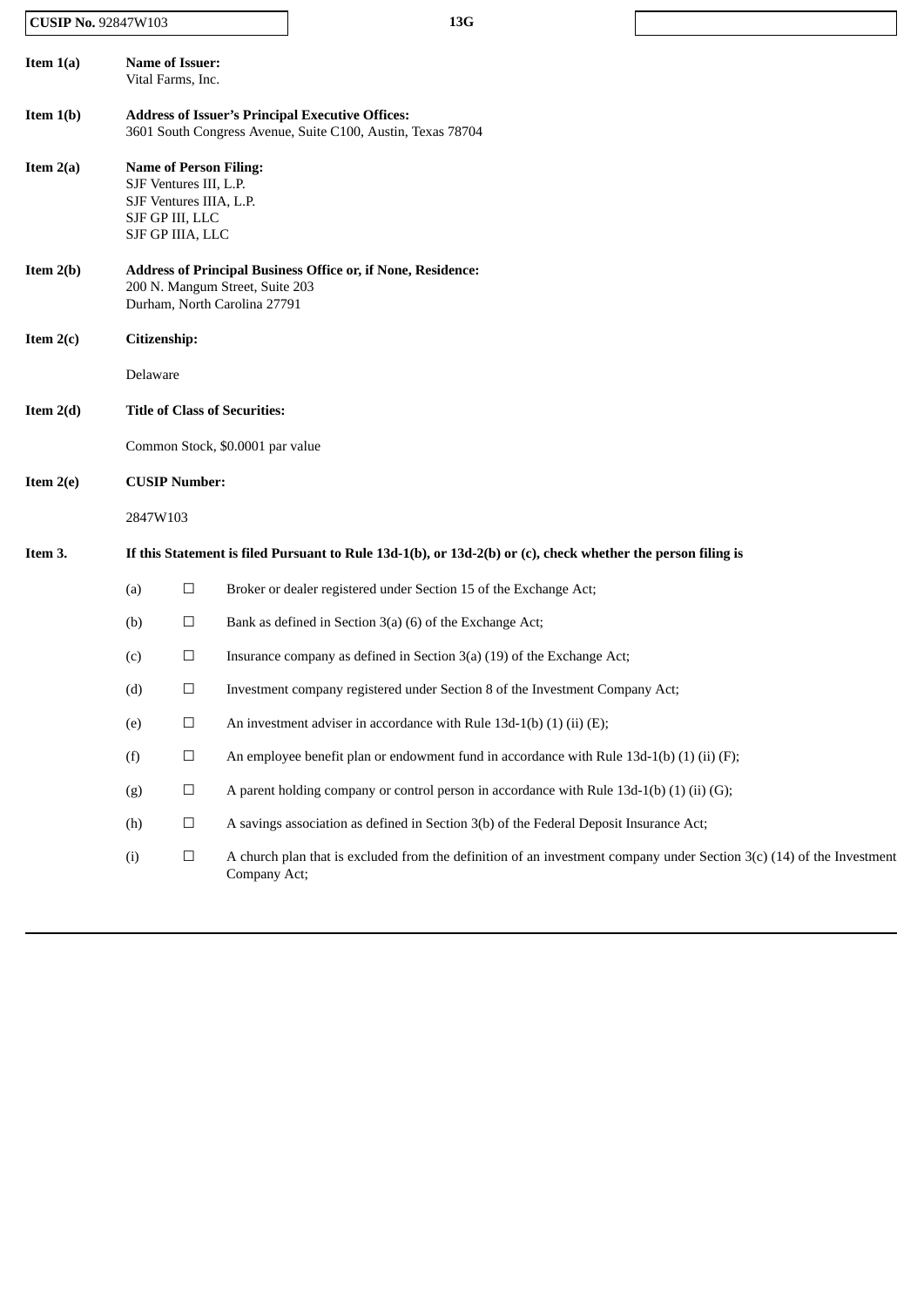| <b>CUSIP No. 92847W103</b> | 13G |
|----------------------------|-----|
|----------------------------|-----|

(j)  $\Box$  Group, in accordance with Rule 13d-1(b) (1) (ii) (J).

Not applicable.

#### **Item 4. Ownership.**

See Items 5-11 of cover sheets attached hereto. SJF Ventures III, L.P. ("SJF III") directly holds 1,829,520 shares and SJF Ventures IIIA L.P. directly holds 271,210 shares, ("SJF IIIA" and with SJF III, the "SJF Entities"). SJF GP III, LLC ("SJF GP") is the general partner of SJF III and SJF GP IIIA, LLC ("SJF GPA") is the general partner of SJF IIIA. Richard Defieux, David Griest, Arrun Kapoor, Alan Kelley, David Kirkpatrick and Cody Nystrom (collectively, the "Managing Directors") are the managing members of each of SJF GP and SJF GPA and, as a result, may be deemed to share voting and investment power with respect to the shares held by each of the SJF Entities, and each Managing Director disclaims beneficial ownership of such shares pursuant to Rule 13d-4 of the Securities Exchange Act of 1934, as amended.

| Item 5.  | Ownership of Five Percent or Less of a Class.                                                                                                                |
|----------|--------------------------------------------------------------------------------------------------------------------------------------------------------------|
|          | Not Applicable                                                                                                                                               |
| Item 6.  | Ownership of More than Five Percent on Behalf of Another Person.                                                                                             |
|          | Not Applicable                                                                                                                                               |
| Item 7.  | Identification and Classification of the Subsidiary Which Acquired the Security Being Reported on by the Parent Holding<br><b>Company or Control Person.</b> |
|          | Not Applicable                                                                                                                                               |
| Item 8.  | Identification and Classification of Members of the Group.                                                                                                   |
|          | Not Applicable                                                                                                                                               |
| Item 9.  | <b>Notice of Dissolution of Group.</b>                                                                                                                       |
|          | Not Applicable                                                                                                                                               |
| Item 10. | <b>Certifications.</b>                                                                                                                                       |
|          | Not Applicable                                                                                                                                               |
|          |                                                                                                                                                              |

[*The remainder of this page intentionally left blank*]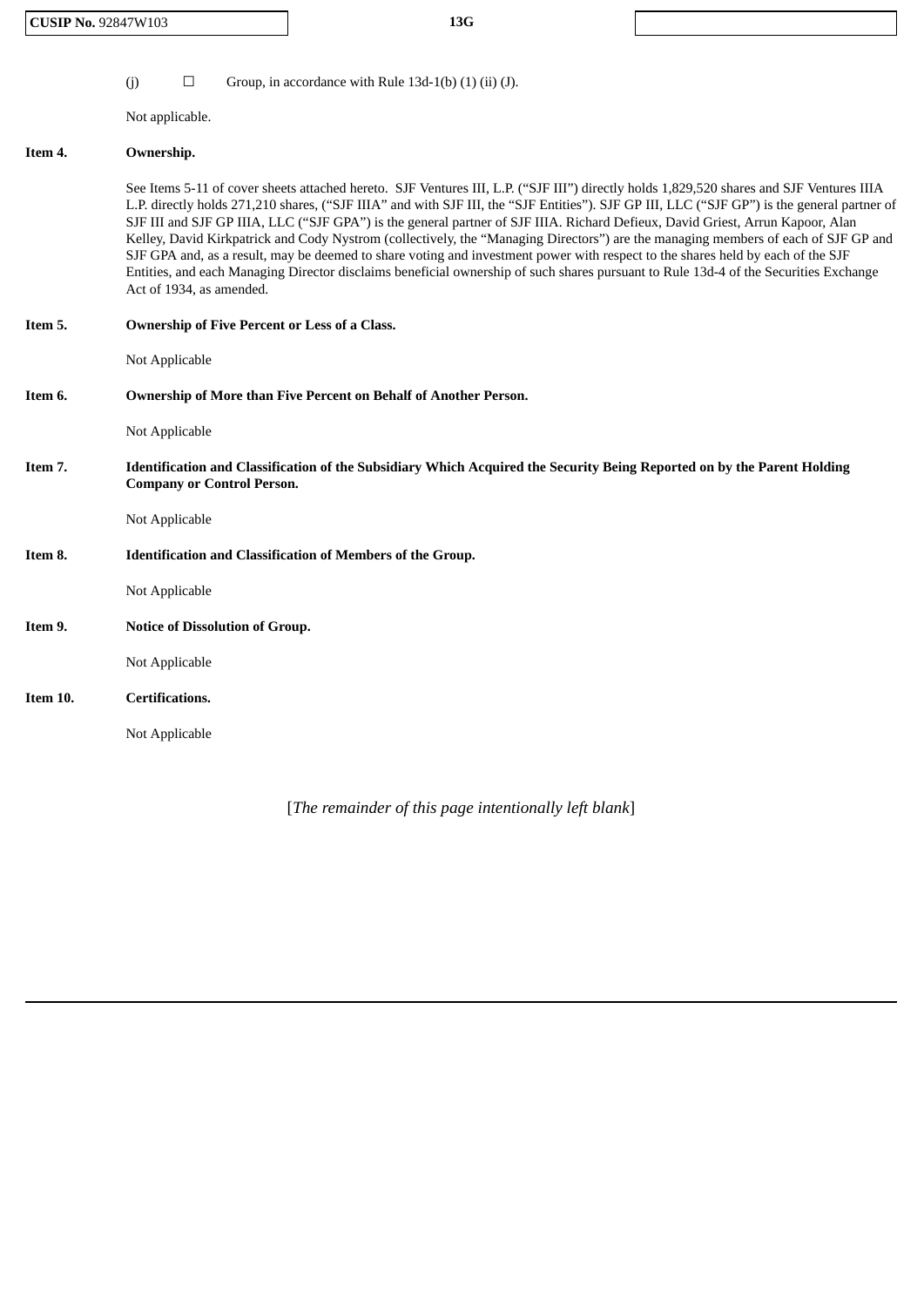## **SIGNATURE**

After reasonable inquiry and to the best of my knowledge and belief, I certify that the information set forth in this statement is true, complete and correct.

Date: February 15, 2021

**SJF Ventures III, L.P.** By: SJF GP III, LLC, its General Partner

/s/ Alan Kelley

Name: Alan Kelley Title: Managing Director

**SJF Ventures IIIA, L.P.** By: SJF GP IIIA, LLC, its General Partner

/s/ Alan Kelley Name: Alan Kelley Title: Managing Director

#### **SJF GP III, LLC**

/s/ Alan Kelley Name: Alan Kelley Title: Managing Director

## **SJF GP IIIA, LLC**

/s/ Alan Kelley Name: Alan Kelley Title: Managing Director